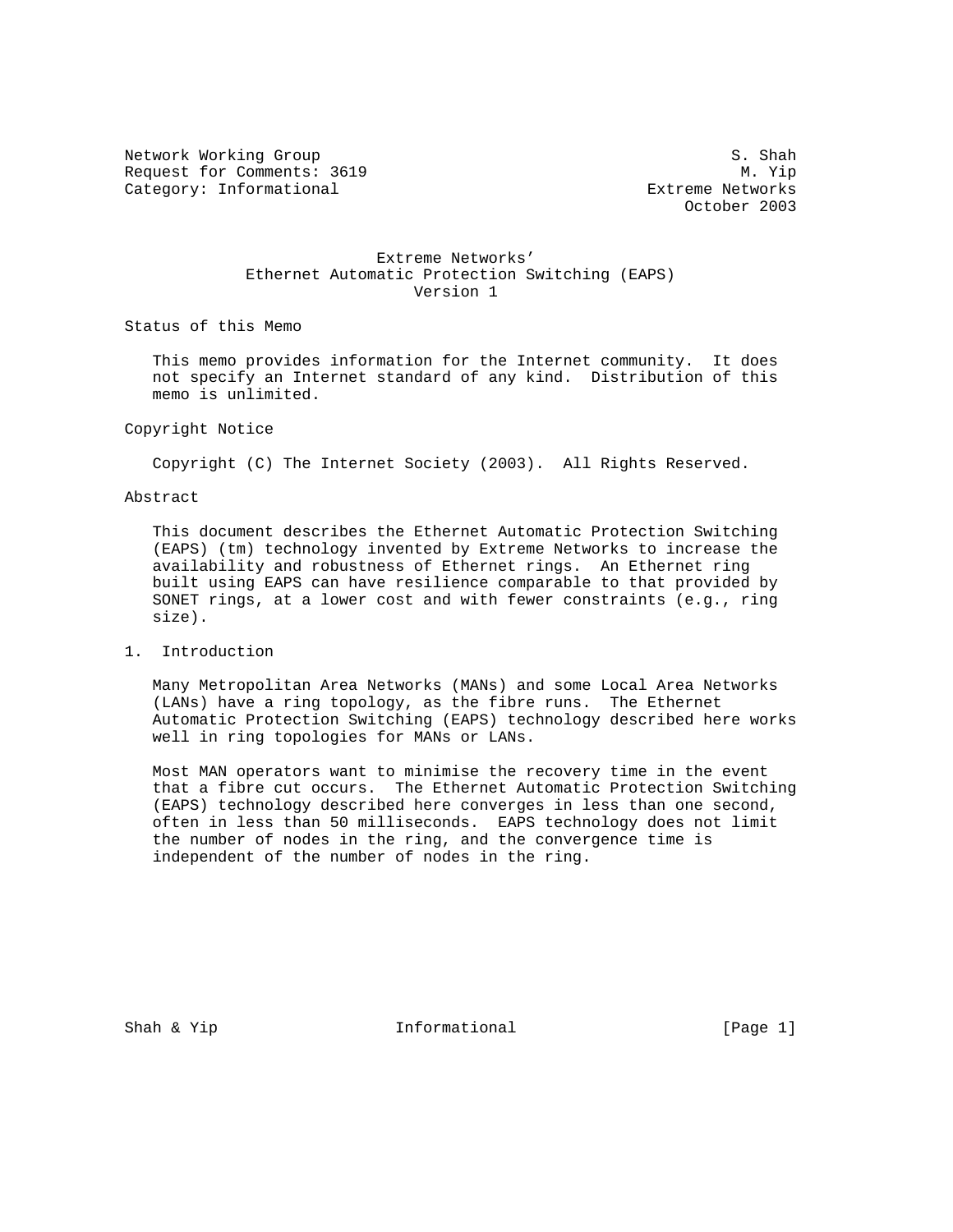#### 2. Concept of Operation

 An EAPS Domain exists on a single Ethernet ring. Any Ethernet Virtual Local Area Network (VLAN) that is to be protected is configured on all ports in the ring for the given EAPS Domain. Each EAPS Domain has a single designated "master node". All other nodes on that ring are referred to as "transit nodes".

 Of course, each node on the ring will have 2 ports connected to the ring. One port of the master node is designated as the "primary port" to the ring, while the other port is designated as the "secondary port".

 In normal operation, the master node blocks the secondary port for all non-control Ethernet frames belonging to the given EAPS Domain, thereby avoiding a loop in the ring. Existing Ethernet switching and learning mechanisms operate per existing standards on this ring. This is possible because the master node makes the ring appear as though there is no loop from the perspective of the Ethernet standard algorithms used for switching and learning. If the master node detects a ring fault, it unblocks its secondary port and allows Ethernet data frames to pass through that port. There is a special "Control VLAN" that can always pass through all ports in the EAPS Domain, including the secondary port of the master node.

 EAPS uses both a polling mechanism and an alert mechanism, described below, to verify the connectivity of the ring and quickly detect any faults.

# 2.1. Link Down Alert

 When a transit node detects a link-down on any of its ports in the EAPS Domain, that transit node immediately sends a "link down" control frame on the Control VLAN to the master node.

 When the master node receives this "link down" control frame, the master node moves from the "normal" state to the ring-fault state and unblocks its secondary port. The master node also flushes its bridging table, and the master node also sends a control frame to all other ring nodes, instructing them to flush their bridging tables as well. Immediately after flushing its bridging table, each node begins learning the new topology.

Shah & Yip **Informational** [Page 2]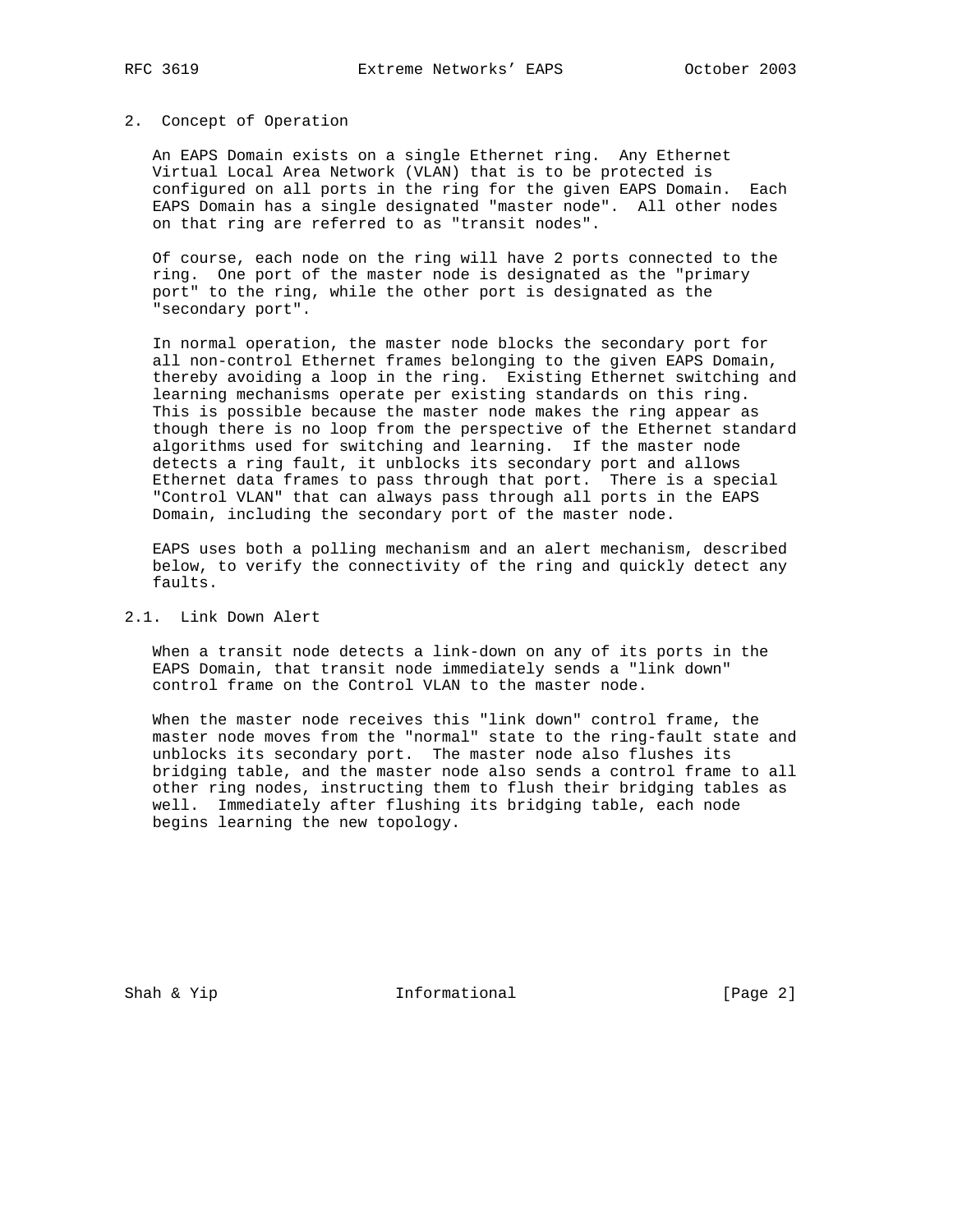# 2.2. Ring Polling

 The master node sends a health-check frame on the Control VLAN at a user-configurable interval. If the ring is complete, the health check frame will be received on its secondary port, where the master node will reset its fail-period timer and continue normal operation.

 If the master node does not receive the health-check frame before the fail-period timer expires, the master node moves from the normal state to the "ring-fault" state and unblocks its secondary port. The master node also flushes its bridging table and sends a control frame to all other nodes, instructing them to also flush their bridging tables. Immediately after flushing its bridge table, each node starts learning the new topology. This ring polling mechanism provides a backup in the event that the Link Down Alert frame should get lost for some unforeseen reason.

### 2.3. Ring Restoration

 The master node continues sending periodic health-check frames out its primary port even when operating in the ring-fault state. Once the ring is restored, the next health-check frame will be received on the master node's secondary port. This will cause the master node to transition back to the normal state, logically block non-control frames on the secondary port, flush its own bridge table, and send a control frame to the transit nodes, instructing them to flush their bridging tables and re-learn the topology.

 During the time between the transit node detecting that its link is restored and the master node detecting that the ring is restored, the secondary port of the master node is still open -- creating the possibility of a temporary loop in the topology. To prevent this, the transit node will place all the protected VLANs transiting the newly restored port into a temporary blocked state, remember which port has been temporarily blocked, and transition into the "pre forwarding" state. When the transit node in the "pre-forwarding" state receives a control frame instructing it to flush its bridging table, it will flush the bridging table, unblock the previously blocked protected VLANs on the newly restored port, and transition to the "normal" state.

Shah & Yip **Informational** [Page 3]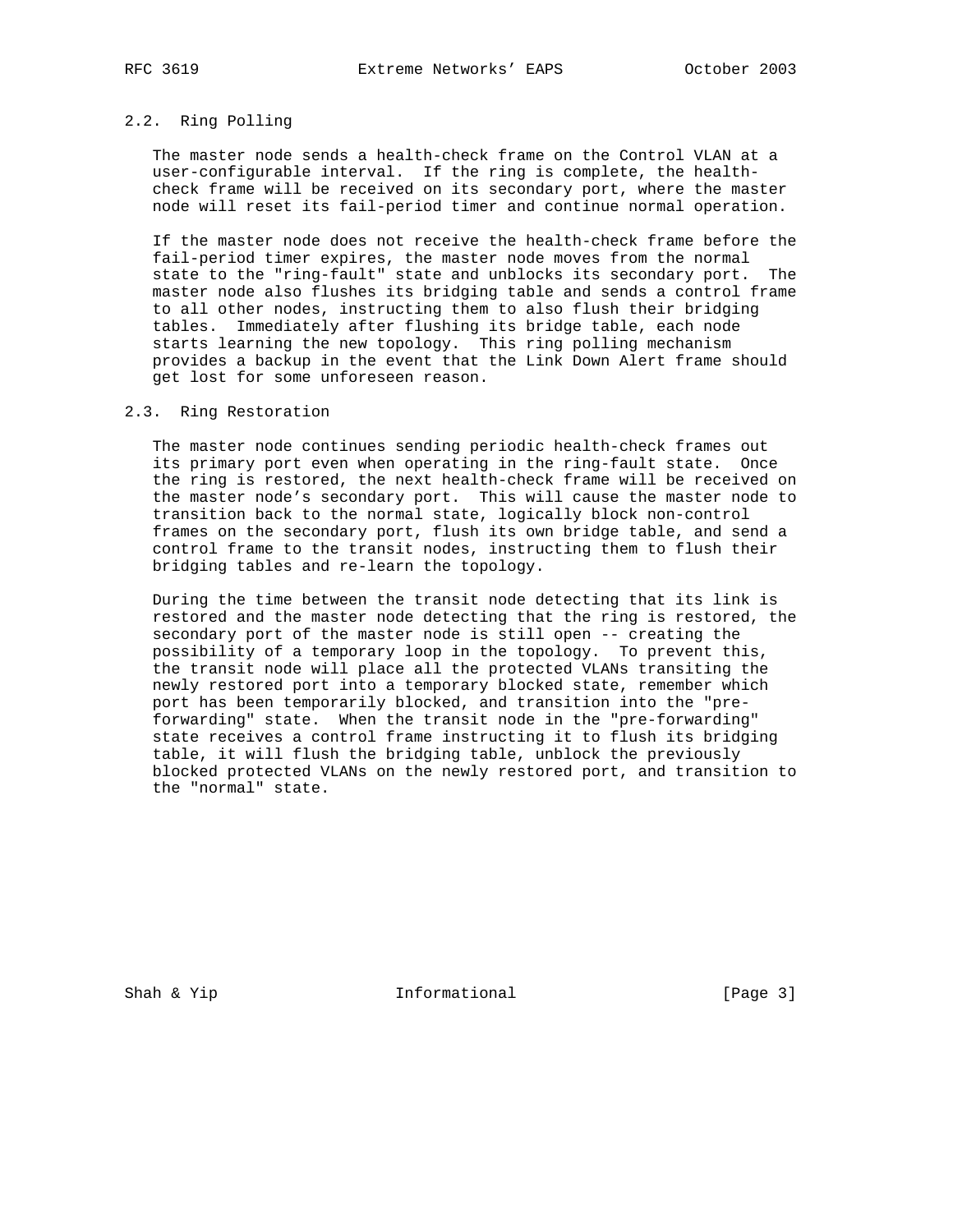# 3. Multiple EAPS Domains

 An EAPS-enabled switch can be part of more than one ring. Hence, an EAPS-enabled switch can belong to more than one EAPS Domain at the same time. Each EAPS Domain on a switch requires a separate instance of the EAPS protocol on that same switch, one instance per EAPS protected ring.

 One can also have more than one EAPS domain running on the same ring at the same time. Each EAPS Domain has its own unique master node and its own set of protected VLANs. This facilitates spatial reuse of the ring's bandwidth.

EAPS Frame Format

|  |                                                      |                                                       | 12345678 90123456 78901234 56789012 34567890 12345678 |              |                      | 4          |  |
|--|------------------------------------------------------|-------------------------------------------------------|-------------------------------------------------------|--------------|----------------------|------------|--|
|  |                                                      |                                                       | Destination MAC Address (6 bytes)                     |              |                      |            |  |
|  |                                                      | Source MAC Address (6 bytes)                          |                                                       |              |                      |            |  |
|  | EtherType                                            |                                                       | PRI   VLAN ID                                         |              | Frame Length         |            |  |
|  |                                                      | DSAP/SSAP                                             | CONTROL                                               |              | $OUT = 0x00E02B$     |            |  |
|  | 0x00bb                                               |                                                       | 0x99                                                  | 0x0b         | EAPS_LENGTH          |            |  |
|  |                                                      | EAPS_VER   EAPSTYPE                                   |                                                       | CTRL VLAN ID | $\sim 0 \times 0000$ |            |  |
|  | 0x0000                                               |                                                       | SYSTEM_MAC_ADDR (6 bytes)                             |              |                      |            |  |
|  |                                                      |                                                       |                                                       | HELLO TIMER  |                      | FAIL TIMER |  |
|  | STATE                                                | 0x00                                                  | HELLO SEQ                                             |              | 0x0000               |            |  |
|  |                                                      | RESERVED (0x00000000000)                              |                                                       |              |                      |            |  |
|  | RESERVED (0x00000000000)<br>RESERVED (0x00000000000) |                                                       |                                                       |              |                      |            |  |
|  |                                                      |                                                       |                                                       |              |                      |            |  |
|  |                                                      | RESERVED (0x000000000000)<br>RESERVED (0x00000000000) |                                                       |              |                      |            |  |
|  |                                                      |                                                       |                                                       |              |                      |            |  |
|  | RESERVED (0x00000000000)                             |                                                       |                                                       |              |                      |            |  |
|  |                                                      |                                                       |                                                       |              |                      |            |  |

Shah & Yip **Informational** [Page 4]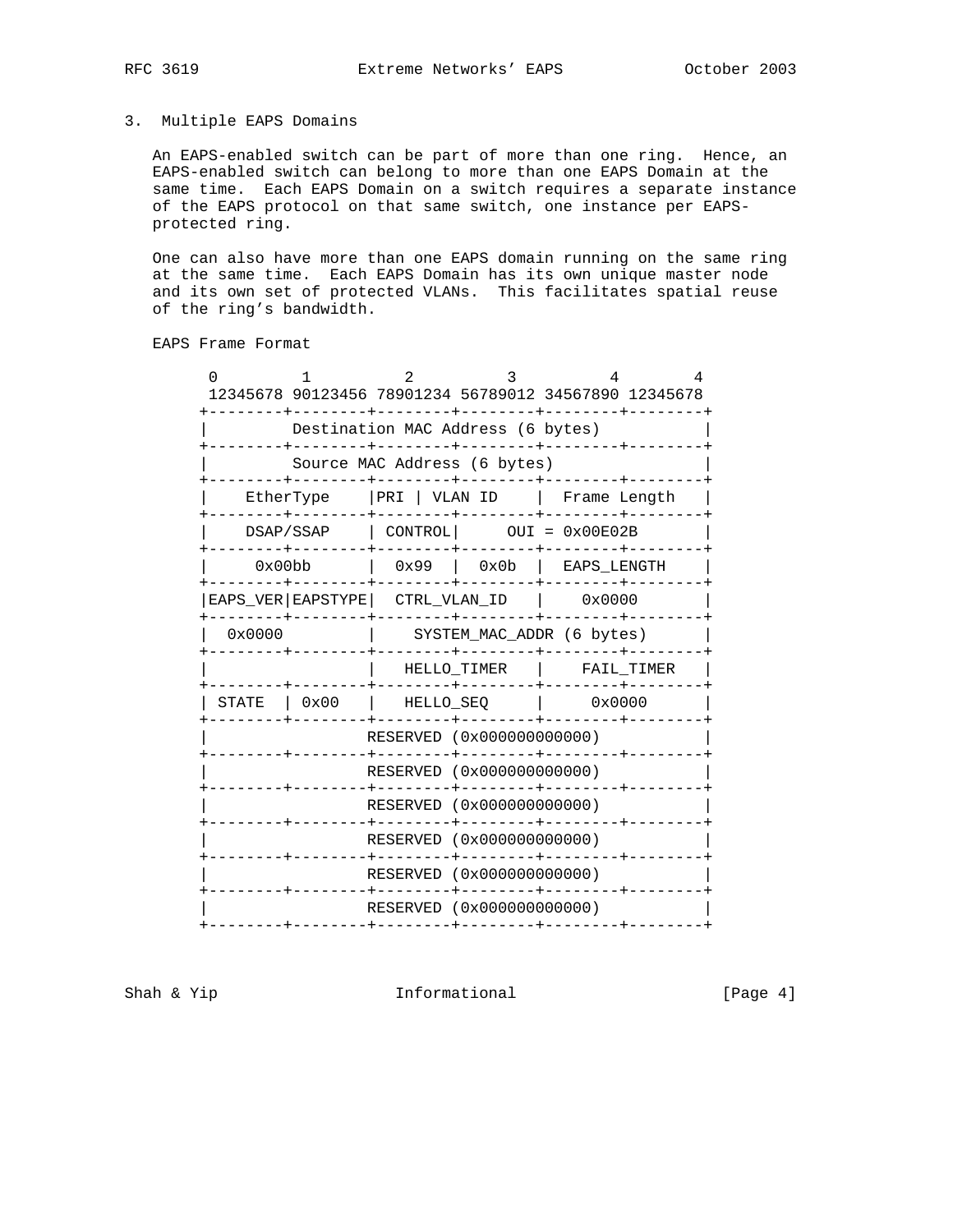Where: Destination MAC Address is always 0x00e02b000004. PRI contains 3 bits of priority, with 1 other bit reserved. EtherType is always 0x8100. DSAP/SSAP is always 0xAAAA. CONTROL is always 0x03. EAPS\_LENGTH is 0x40. EAPS\_VERS is 0x0001. CTRL VLAN ID is the VLAN ID for the Control VLAN in use. SYSTEM\_MAC\_ADDR is the System MAC Address of the sending node. HELLO\_TIMER is the value set by the Master Node. FAIL\_TIMER is the value set by the Master Node. HELLO\_SEQ is the sequence number of the Hello Frame. EAPS Type (EAPSTYPE) values:  $HEALTH$  = 5 RING-UP-FLUSH-FDB = 6 RING-DOWN-FLUSH-FDB = 7 LINK-DOWN = 8 All other values are reserved. STATE values:  $IDLE$  = 0  $COMPLETE$  = 1  $FAILED = 2$  $LINKS-UP = 3$  $LINK-DOWN = 4$  PRE-FORWARDING = 5 All other values are reserved.

4. Security Considerations

 Anyone with physical access to the physical layer connections could forge any sort of Ethernet frame they wished, including but not limited to Bridge frames or EAPS frames. Such forgeries could be used to disrupt an Ethernet network in various ways, including methods that are specific to EAPS or other unrelated methods, such as forged Ethernet bridge frames.

 As such, it is recommended that users not deploy Ethernet without some form of encryption in environments where such active attacks are considered a significant operational risk. IEEE standards already exist for link-layer encryption. Those IEEE standards could be used to protect an Ethernet's links. Alternately, upper-layer security mechanisms could be used if it is more appropriate to the local threat model.

Shah & Yip  $I_n$  Informational  $[Page 5]$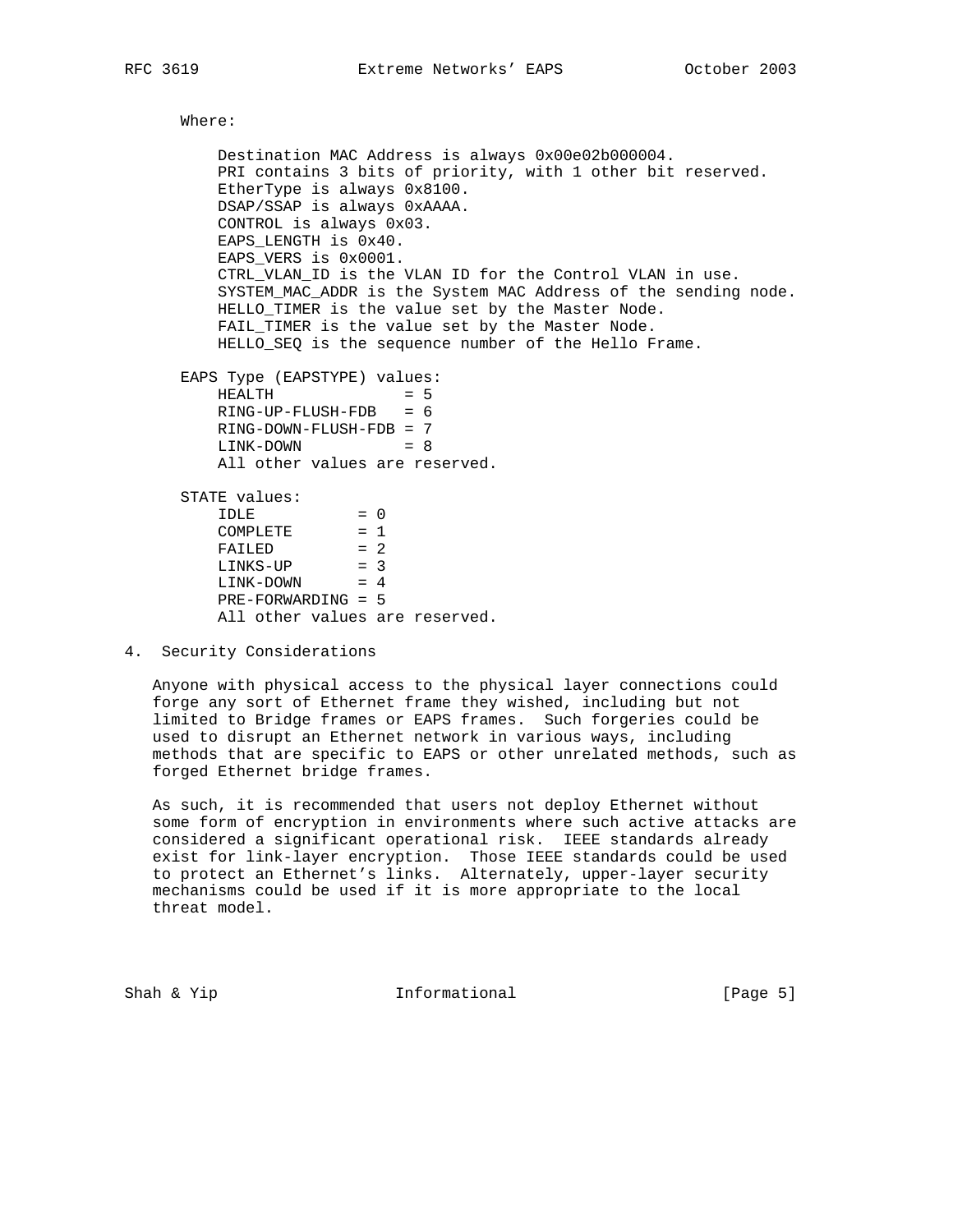5. Intellectual Property Rights Notice

 The IETF has been notified of intellectual property rights claimed in regard to some or all of the specification contained in this document. For more information, consult the online list of claimed rights.

6. Acknowledgement

 This document was edited together and put into RFC format by R.J. Atkinson from internal documents created by the authors below. The Editor is solely responsible for any errors made during redaction.

7. Editor's Address

 R. Atkinson Extreme Networks 3585 Monroe Street Santa Clara, CA, 95051 USA

 Phone: +1 (408)579-2800 EMail: rja@extremenetworks.com

8. Authors' Addresses

 S. Shah Extreme Networks 3585 Monroe Street Santa Clara, CA, 95051

 Phone: +1 (408)579-2800 EMail: sshah@extremenetworks.com

 M. Yip Extreme Networks 3585 Monroe Street Santa Clara, CA, 95051

 Phone: +1 (408)579-2800 EMail: my@extremenetworks.com

Shah & Yip **Informational** [Page 6]